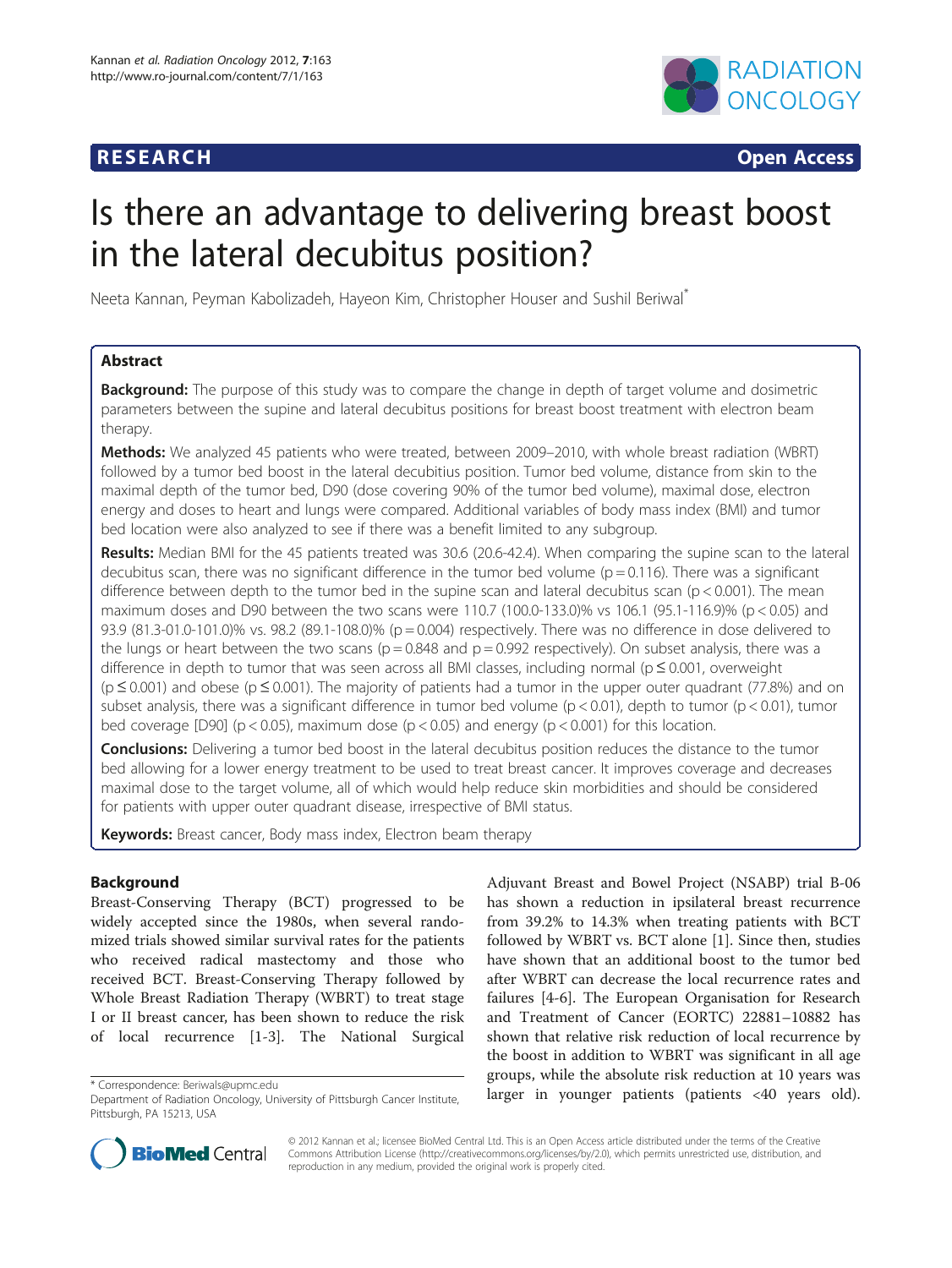<span id="page-1-0"></span>However, addition of boost was associated with poor cosmetic results. The cosmetic results were scored as excellent to good in 86% of the patients receiving no boost and in 71% of the patients receiving a boost. Severe fibrosis at 10 years was 4.4% in patients receiving boost verses 1.6% in patients receiving no boost. Apart from the boost, other predictors of poor cosmetic outcome were identified. In the nomogram developed by Collette et al. [\[7](#page-4-0)] for predicting breast fibrosis following a boost dose, the treatment factors such as higher dose, photon or interstitial implantation, and energy of electrons were found to be of significance.

There are several techniques that can be used to deliver the breast boost including electron beam, photon beam, or interstitial implantation with the electron beam being the most common technique used. However, there are limitations involved in using electron beam technique, given that the dose delivery to the distal surgical bed may be limited by the depth of surgical bed or patient's body habitus. Different techniques have been used including prone decubitus positioning and recently the lateral decubitus positioning to treat the boost volume [[8\]](#page-4-0). In lateral decubitus positioning technique, placing the patient in the lateral decubitus position with the patient rotated over the uninvolved breast can result in a reduction in the distance from the skin to the target volume maximum depth, particularly in patients with a body mass index (BMI)  $\geq$  30 [\[9](#page-4-0)]. This may result in using lower electron energy and ultimately decreasing the fibrosis. In this study, the depth of target volume in the lateral decubitus position was analyzed in association with the corresponding changes in the dosimetric parameters and was compared with supine position to evaluate the potential advantage of lateral decubitus position.

# Methods

A retrospective study was conducted on 100 patients, who had undergone WBRT followed by tumor bed boost. Of these, 45 patients were treated in the lateral decubitus position between 2009–2010 and were subjects of the study. All these patients were originally treated with CT-based photon plan for whole breast

Table 1 Dosimetric parameters for all patients

external beam radiation therapy (WBRT) in the supine position and underwent re-simulation in the lateral decubitus position for boost treatment. A comparison of the plan for electron boost was made between original supine and lateral decubitus position scans. A lateral decubitus scan was obtained 4 or 5 weeks after starting WBRT. To make the lateral decubitus scan reproducible, a customized vacuum bag was made. The dosimetric parameters including surgical bed volume, distance from skin to maximal depth of the surgical bed, D90 (the dose covering 90% of the tumor bed volume), maximal dose, electron energy used, and doses to the heart (if the left breast was irradiated) and ipsilateral lung were recorded in the supine and lateral decubitus scans. Additional variables of BMI and tumor bed location were also analyzed to evaluate whether there was a benefit particular to any subgroup.

### Results

The median BMI for the 45 patients treated was 30.6 (20.6-42.4). Of this sample population, 24 had tumor in the left breast, and the remaining 21 had tumor in the right breast. Furthermore, 35 patients had tumor located in the upper outer quadrant, seven had tumor in the lower outer quadrant, two had tumor in the upper inner quadrant, and one patient had tumor in the lower inner quadrant. Median time between the supine and lateral decubitus scans was 37 (28–62) days.

Results are summarized in Tables 1, [2](#page-2-0), [3,](#page-2-0) [4](#page-3-0). The mean surgical bed volumes for the supine and lateral decubitus scans were 31.2 cc (2.5-198) and 25.8 cc (3.01-277.39) respectively, without a significant difference in the volumes  $(p = 0.116)$  between the two scans. However, there was a significant difference between maximum depth of tumor bed in the supine scan and lateral decubitus scan ( $p < 0.001$ ), with mean values of 5.7 cm (3.0-9.0) and 3.56 cm (1.1-6.4) respectively. The mean energy used in the supine and lateral decubitus scan was 18 MeV (12–20) and 13.6 MeV (9–20), (p < 0.001) respectively. The mean maximum doses and D90 between the two scans were 110.7% versus 106.1%  $(p < 0.05)$  and 93.9% versus 98.2%  $(p = 0.004)$  respectively.

| Mean (St. deviation)        | Original            | Lateral decubitus  | P-value |
|-----------------------------|---------------------|--------------------|---------|
| Tumor Bed (cc)              | 31.2 (2.5-198.0)    | 25.8 (3.0-277.4)   | 0.116   |
| Depth to Tumor (cm)         | $5.7(3.0-9.0)$      | $3.56(1.1-6.4)$    | 0.000   |
| D90 (%)                     | 93.9 (81.3-101.0)   | 98.2 (89.1-108.0)  | 0.004   |
| Maximum Dose (%)            | 110.7 (100.0-133.0) | 106.1 (95.1-116.9) | 0.04    |
| Lung V50 (%)                | $2.2$ (0.0-14.4)    | $2.3(0.0-19.6)$    | 0.848   |
| Heart Max $(Gy)$ $(N = 24)$ | $4.6(0.4-13.7)$     | $4.6(0.1 - 11.2)$  | 0.992   |
| Energy (Mev)                | $18(12 - 20)$       | $13.6(9-20)$       | 0.000   |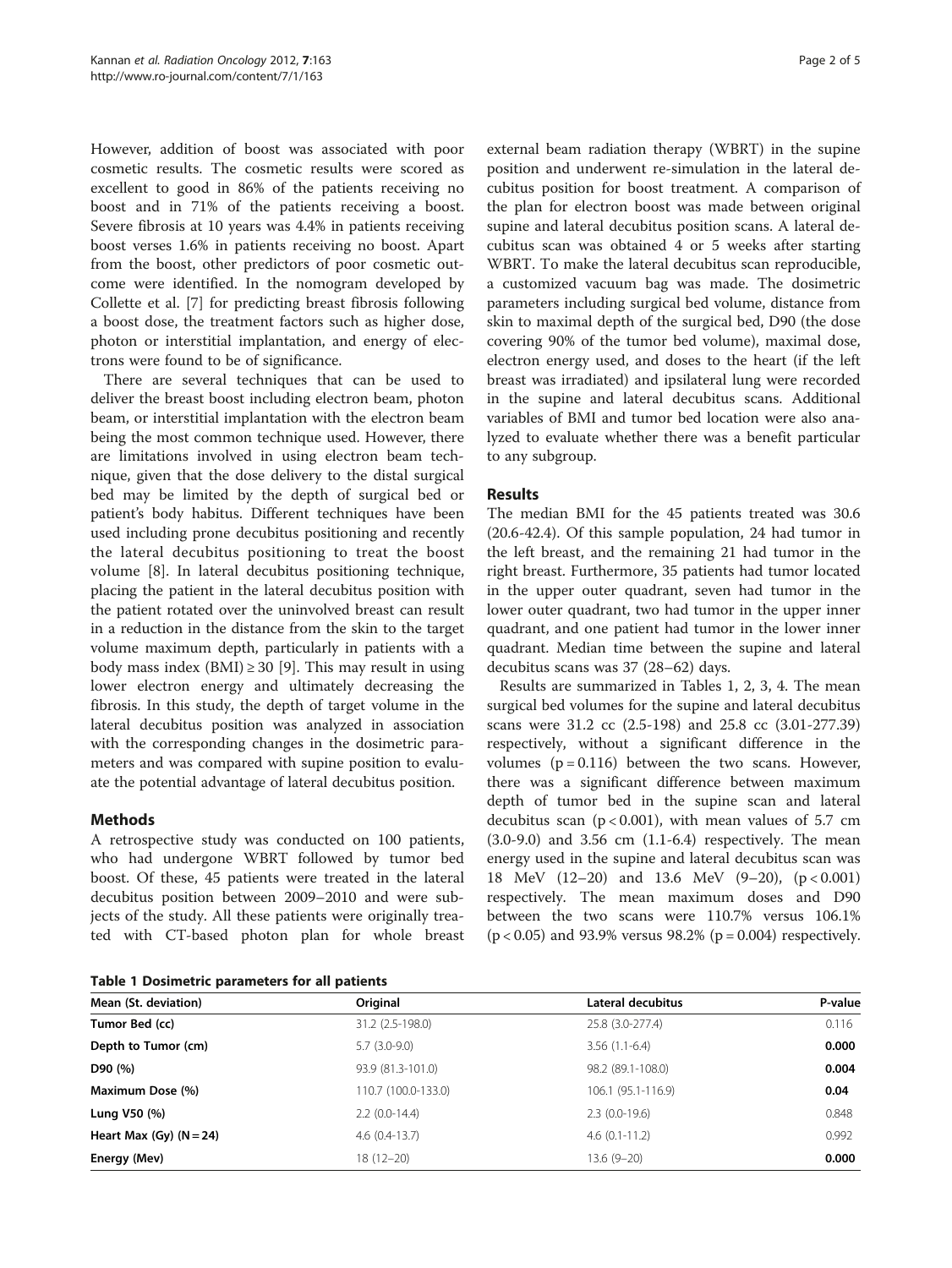<span id="page-2-0"></span>Table 2 Dosimetric parameters of patients with tumor volume difference <3.0 cc between original and lateral decubitus scans

| Mean (St. deviation), $N = 17$            | Original    | Lateral<br>decubitus | P-value |
|-------------------------------------------|-------------|----------------------|---------|
| Tumor Bed (cc)                            | 9.5(5.0)    | 9(5.4)               | 0.172   |
| <b>Maximum Depth of Tumor</b><br>Bed (cm) | 5.2(1.2)    | 3.2(0.7)             | 0.000   |
| D90 (%)                                   | 94.1(5.0)   | 98.3(6.0)            | 0.091   |
| Maximum Dose (%)                          | 110.5 (9.6) | 105.5 (5.9)          | 0.118   |
| Lung V50 (%)                              | 0.52(1.1)   | 0.71(1.1)            | 0.479   |
| Heart Max $(Gy)$ $(N = 10)$               | 3.7(4.0)    | 4.6(4.3)             | 0.451   |
| Energy (Mev)                              | 16.5(3.1)   | 12.7(3.2)            | 0.000   |

There was no difference in dose delivered to the lungs or heart between the two scans ( $p = 0.848$  and  $p = 0.992$ ) respectively) [Table [1\]](#page-1-0).

To account for changes in surgical bed volume between the two scans, plan was separately evaluated among 17 patients, for whom the change in the surgical bed volume was less than 3.0 cc [Table 2]. There remained a significant difference in maximal depth of the tumor bed between the supine and lateral scans measuring 5.2 cm (3.7-7.6) versus 3.2 cm (1.8-4.3) respectively  $(p < 0.001)$ . The mean energy used in the supine and lateral decubitus scan was also significantly Different ( $p < 0.001$ ).

On subset analysis, there was a significant difference seen in maximum depth to tumor bed across all BMI categories, including normal  $(p < 0.001)$ , overweight ( $p \le 0.001$ ), and obese ( $p < 0.01$ ) [Table 3]. Because the majority of patients had a tumor in the upper outer quadrant (77.8%), a subset analysis of this region was conducted and showed a significant difference in tumor

| Table 3 Dosimetric parameters based on BMI class |  |  |  |  |
|--------------------------------------------------|--|--|--|--|
|--------------------------------------------------|--|--|--|--|

bed volume  $(p < 0.01)$ , maximum depth of tumor bed  $(p < 0.01)$ , tumor bed coverage [D90]  $(p < 0.05)$ , maximum dose (p < 0.05) and electron energy used  $(p < 0.001)$  between the two scans [Table [4](#page-3-0)].

#### **Discussion**

Boost dose after whole breast radiation therapy improves local control at the cost of decreased cosmesis. The factors that predict poor cosmetic results using electron beam are dosage and higher energy [[7](#page-4-0)]. In our series, resimulation of selected patients in lateral decubitus position for breast boost treatment resulted in decreasing the maximum distance from the skin to the surgical bed, which facilitated the use of lower electron energies and decreased maximal dose to the target volume [Figure [1\]](#page-3-0). These two gains have the potential to improve cosmetic results.

Moreover, some patients with supine scan had maximal depth of surgical bed to more than 6 cm, which was reduced significantly in lateral decubitus position. These patients were not suitable for electron beam boost and would have to be treated with conformal photon beams. Photon beam techniques increase the integral dose to breast in addition to increasing the volume of breast tissue treated to the prescribed dose. This has shown to result in higher likelihood of poor cosmetic results in EORTC trial.

Study by Ludwig et al. [[9\]](#page-4-0) on 231 patients who underwent re-simulation in the lateral decubitus position has shown that the lateral decubitus positioning reduces the distance from skin to maximal target volume depth in all patients. Average depth reduction by repositioning was 2.12 cm, allowing for an average electron energy reduction of approximately 7 MeV. Furthermore, mean skin entrance dose was reduced from about 90% to

| Parameter (Mean)    | <b>Position</b> | BMI < 25 | p-value | <b>BMI 25-30</b> | p-value | BMI > 30 | p-value |
|---------------------|-----------------|----------|---------|------------------|---------|----------|---------|
| Tumor Bed (cc)      | Original        | 15.7     | 0.155   | 36.9             | 0.935   | 33.4     | 0.094   |
|                     | Lat. Decub.     | 15.8     |         | 36.3             |         | 25.3     |         |
| Depth to rumor (cm) | Original        | 4.8      | 0.000   | 5.2              | 0.001   | 6.3      | 0.000   |
|                     | Lat. Decub.     | 2.8      |         | 3.4              |         | 3.9      |         |
| D90 (%)             | Original        | 95.5     | 0.922   | 95.1             | 0.592   | 92.7     | 0.001   |
|                     | Lat. Decub.     | 95.7     |         | 97.2             |         | 108.1    |         |
| Maximum Dose (%)    | Original        | 110.9    | 0.160   | 112.2            | 0.069   | 109.9    | 0.121   |
|                     | Lat. Decub.     | 103.9    |         | 106.0            |         | 106.8    |         |
| Lung V50 (%)        | Original        | 4.3      | 0.808   | 2.1              | 0.342   | 1.5      | 0.791   |
|                     | Lat. Decub.     | 3.8      |         | 2.9              |         | 1.6      |         |
| Heart Max (Gy)      | Original        | 6.9      | 0.437   | 5.2              | 0.584   | 2.8      | 0.304   |
|                     | Lat. Decub.     | 5.46     |         | 4.4              |         | 4.4      |         |
| Energy (Mev)        | Original        | 15.5     | 0.242   | 16               | 0.001   | 18.3     | 0.001   |
|                     | Lat. Decub.     | 11.1     |         | 12.5             |         | 15.0     |         |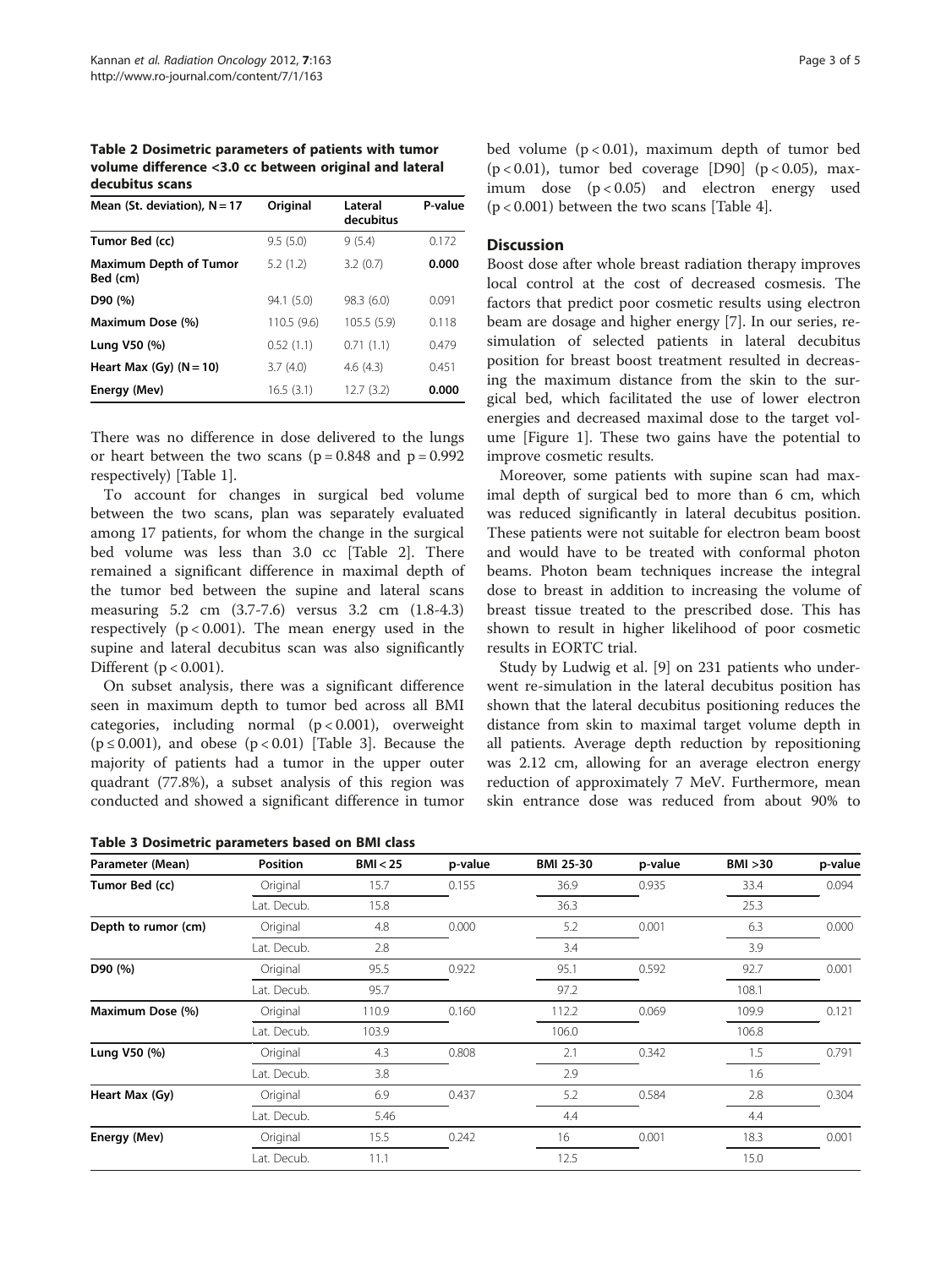<span id="page-3-0"></span>Table 4 Dosimetric parameters of patients with upper outer quadrant tumor

| Mean (St. deviation),<br>$N = 35$ | Original    | Lateral<br>decubitus | P-value |
|-----------------------------------|-------------|----------------------|---------|
| Tumor Bed (cc)                    | 24.6 (24.2) | 17.9 (21.8)          | 0.007   |
| Depth to Tumor (cm)               | 5.7(1.7)    | 3.4(1.0)             | 0.000   |
| D90 (%)                           | 93.8 (4.7)  | 97.5(5.5)            | 0.024   |
| Maximum Dose (%)                  | 110.7 (7.6) | 106.0 (5.6)          | 0.022   |
| Lung V50 (%)                      | 1.8(3.1)    | 2.1(3.9)             | 0.517   |
| Heart Max (Gy) $(N = 19)$         | 4.0(3.6)    | 4.5(3.8)             | 0.588   |
| Energy (Mev)                      | 16.8(3.2)   | 13.0(3.7)            | 0.000   |

about 85% ( $p < 0.001$ ). Also, if treated in the original supine position, 146 (63.2%) of the patients would not have the target volume covered by the distal 90% isodose line of the maximum electron energy available at their institution. Of the patients studied, 14 (6%) experienced moist desquamation in the boost field at the end of treatment. Average BMI of these patients was 30.4 (17.8–50.7). BMI greater than 30 was associated with more depth reduction by repositioning and increased

risk of moist desquamation. These results were validated in our study. Moreover, the maximal dose to the target volume was also reduced with this technique, which results in a better homogeneity. In addition, repositioning provides a flat surface for optimum electron dosimetry, with an electron plane perpendicular to the surface.

In our study, patients were grouped based on body mass index (BMI), and the analysis showed a significant difference between supine and lateral decubitus scans in term of maximum depth of tumor bed for all BMI classes. In contrast, the study by Ludwig et al. [\[9](#page-4-0)] reported that BMI above 30 was associated with an increased risk of moist desquamation and a more depth reduction by lateral decubitus repositioning. The author suggested that the low moist desquamation rate in the boost field with lateral decubitus positioning implies that the boost treatment is well tolerated in patients with high BMI, who would have a higher risk of toxicity with conventional boost plan. This difference can be attributed to the fact that in Ludwig's series this technique was used selectively (9.4% of all patients who had boost radiation therapy) and there may have been selection bias in



Figure 1 Representative beam arrangement, beam energy and coverage in lateral decubitus versus supine positioning in two different patients. (A) 12 MeV beam energy resulted in an adequate coverage in the lateral decubitus position in patient A. (B) 20 MeV beam energy was needed to reach an adequate coverage when patient A in supine position. 90% isodose line-14.4 Gy -was highlighted to review the coverage. (C) 16 MeV beam energy resulted in an adequate coverage in the lateral decubitus position in patient B. (D) 20 MeV beam energy did not result in an adequate coverage of the surgical bed when patient B in supine position. 90% isodose line-14.4 Gy -was highlighted to review the coverage.